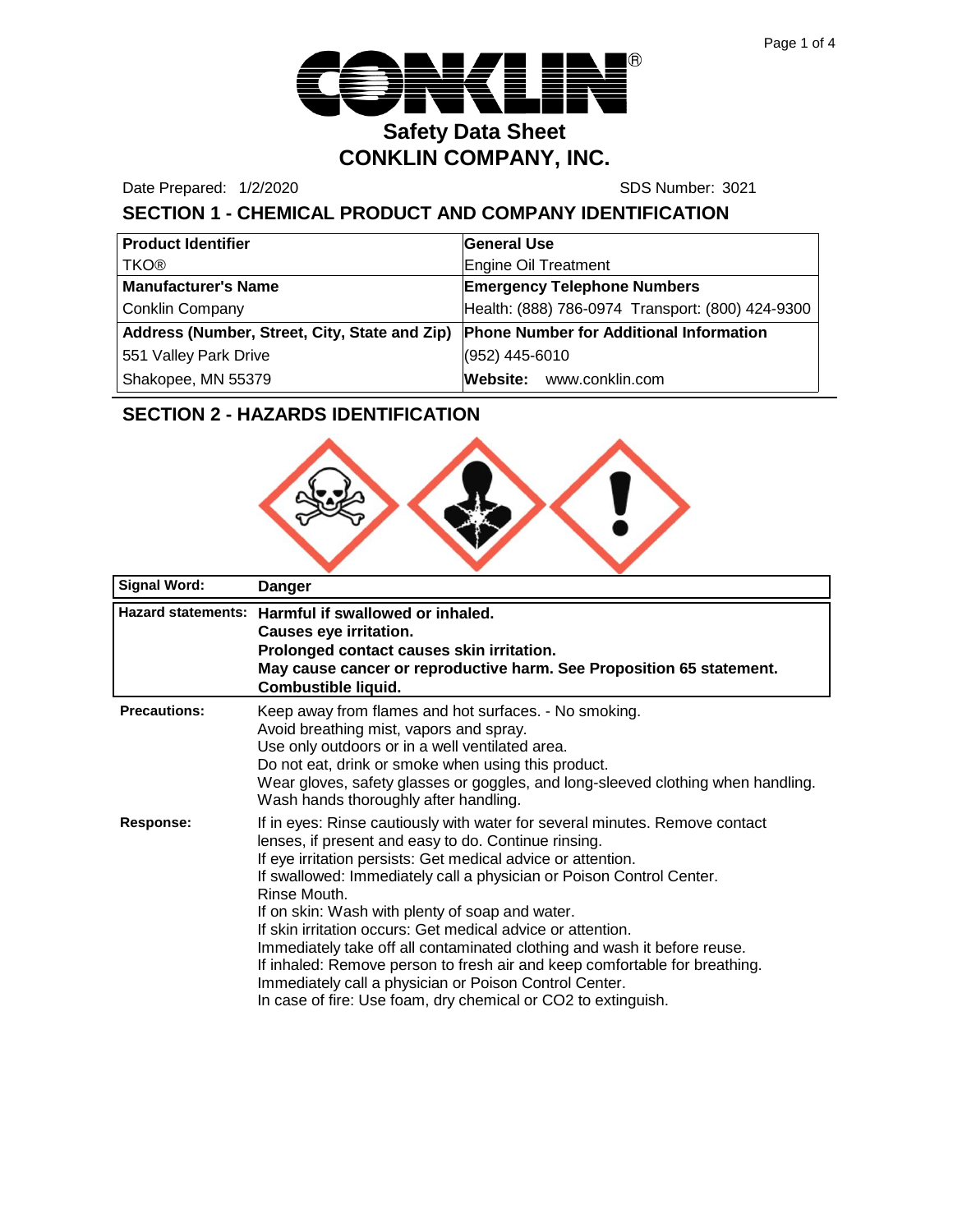#### **Potential Health Effects, Based on Individual Components (May Vary Among Individuals)**

**Eye:** Liquid, fumes, mists, or vapors may cause irritation.

**Ingestion:** May cause moderate irritation to mouth, throat, and stomach, along with nausea and vomiting.

**Inhalation:** May cause irritation to respiratory tract (mouth, nose, throat and lungs).

Causes damage to Blood, Central Nervous System, Eyes, Gastrointestinal Tract, Heart,

Kidneys, Liver, Lungs, Respiratory System, and Skin through prolonged or repeated exposure.

#### **Medical conditions aggravated by exposure:**

None known

**Chronic effect** Carcinogenicity: Contains Naphthalene (IARC-2B, NTP-P).

IARC-2B = The chemical is possibly carcinogenic to humans.

 $NTP-P = The chemical is reasonably anticipated to be a human carcinoma.$ 

See Section 15 for California Proposition 65 information.

#### **SECTION 3 - COMPOSITION/INFORMATION ON INGREDIENTS**

| Component                                   | <b>CAS Number</b> | Percent by Weight |
|---------------------------------------------|-------------------|-------------------|
| Polybutene                                  | $9003 - 29 - 6$   | 60% to 70%        |
| Kerosene                                    | 8008-20-6         | 10% to 20%        |
| Sorbitan Trioleate Kosher                   | 26266-58-0        | 5% to 10%         |
| Petrolatum (petroleum), oxidized, Bu este   | 90669-48-0        | 1% to $5%$        |
| Monochlorotoluene                           | 25168-05-2        | 1% to $5%$        |
| Naphthalene                                 | $91 - 20 - 3$     | 0.1% to 1.0%      |
| One Oration Office association and delivery |                   |                   |

See Section 8 for exposure guidelines.

### **SECTION 4 - FIRST AID MEASURES**

**EYES:** Quickly and gently blot or brush chemical off the face. Immediately flush the contaminated eye(s) with clean, lukewarm, gently flowing water for 15-20 minutes, while holding the eyelid(s) open. If a contact lens is present, DO NOT delay irrigation or attempt to remove the lens until after flushing is complete. Take care not to rinse contaminated water into the unaffected eye or onto the face. Immediately obtain medical attention.

**SKIN:** Remove contaminated clothing, shoes, and leather goods (e.g. watchbands, belts). Quickly and gently, blot or brush away excess chemical. Wash gently and thoroughly with lukewarm, gently flowing water and non-abrasive soap for 5 minutes. If irritation persists, repeat flushing. Obtain medical advice. Completely decontaminate clothing, shoes, and leather goods before reuse, or discard.

**INGESTION:** Never give anything by mouth to a victim who is rapidly losing consciousness, is unconscious, or is convulsing. Have victim rinse mouth thoroughly with water. Do NOT induce vomiting. Have victim drink a glass of water (2 to 8 ounces or 60 to 240 mL). Immediately obtain medical attention.

**INHALATION:** If symptoms are experienced, remove source of contamination or move victim to fresh air. Obtain medical advice.

### **SECTION 5 - FIRE FIGHTING MEASURES**

#### **FLASH POINT:** 146°F

**EXINGUISHING MEDIA:** Foam, dry chemical, CO2.

**SPECIAL FIRE FIGHTING PROCEDURES:** Limit use of water spray to cool containers and to protect personnel. Water may not be effective to extinguish a fire involving this material. Vapors are heavier than air and may be ignited after traveling considerable distances, causing flashback or explosion.Firefighters should use approved self-contained breathing apparatus and full turn-out (Bunker) gear when fighting fires involving chemicals, to protect against possible toxic fumes or vapors. Cool and use caution when approaching fire-exposed containers.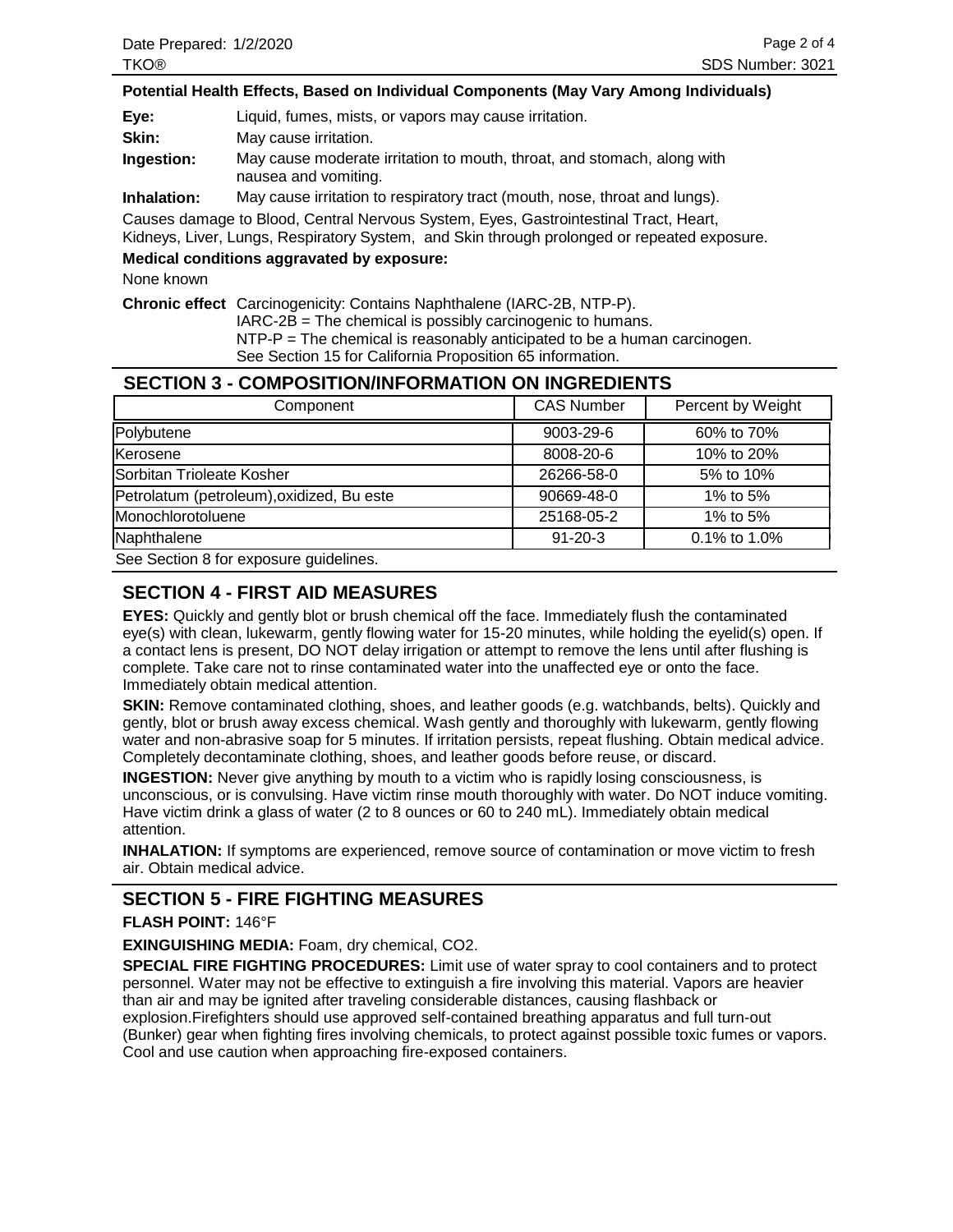Date Prepared: 1/2/2020 TKO® SDS Number: 3021

## **SECTION 6 - ACCIDENTAL RELEASE MEASURES**

**SPILL OR LEAK PROCEDURE:** Use personal protection recommended in Section 8. Remove all sources of ignition, including sparks and static electricity. Use non-sparking, explosion-proof tools and equipment. Do not vacuum. Ventilate area thoroughly. Stay upwind. Isolate area from unprotected personnel. Dike to prevent spill from spreading. Collect with compatible absorbent material and place in metal container with tight fitting cover. Floor may be slippery - use care and clean thoroughly. Keep out of sewer, septic system, ground water, and open waters. Notify federal, state and local authorities, as applicable.

#### **SECTION 7 - HANDLING AND STORAGE**

**STORAGE TEMPERATURE:** Store above 40°F and below 100°F.

**HANDLING AND STORAGE PRECAUTIONS:** Use personal protection recommended in Section 8. Do not cut, weld, drill, or otherwise expose empty or full containers to heat, sparks, pilot lights, open flames, static electricity, or other sources of heat or ignition. Open containers slowly in case of pressure accumulation. Bond and ground containers and equipment during transfer. Vapors are/may be heavier than air and may cause ignition away from storage or handling location. Use non-sparking tools. Protect from direct sunlight. Store in dry, cool, ventilated area in tightly closed containers out of the reach of children. Do not store on side. Avoid creasing or impacting container sidewalls. Empty containers may be hazardous. Do not eat, drink, or smoke in chemical use or storage areas. Wash hands after handling and before eating, drinking, or smoking. Do not rub eyes with soiled hands. See Section 10 for metals or other materials to avoid.

## **SECTION 8 - PERSONAL PROTECTION/EXPOSURE CONTROLS**

**ENGINEERING CONTROLS:** Provide sufficient general and local explosion-proof exhaust ventilation to maintain safe exposure levels. Take measures to minimize exposure. Provide a source of clean water for flushing eyes and skin.

**EYE PROTECTION REQUIREMENTS:** Use ANSI-approved eye protection (e.g. safety glasses, goggles), as required by work conditions. Use ANSI-approved chemical splash goggles and face shield if splashing may occur.

**SKIN PROTECTION REQUIREMENTS:** Chemical-resistant gloves and clothing, as needed, to prevent skin contact. Wash hands before eating, drinking, or smoking.

**RESPIRATORY PROTECTION:** To protect against inhalation, a NIOSH-approved air-purifying respirator with organic vapor cartridges and dust/mist pre-filters may be permissible. Use a dust/mist filter or pre-filter if spraying. Use a positive pressure air-supplied respirator for unknown or uncontrolled situations, or when air-purifying respirators may not provide adequate protection.

#### **AIRBORNE EXPOSURE LIMITS**

| <b>Components</b> | <b>OSHA</b><br><b>PEL/TWA</b>    | <b>ACGIH</b><br><b>TLV/TWA</b> | <b>STEL</b> |
|-------------------|----------------------------------|--------------------------------|-------------|
| Kerosene          | none                             |                                |             |
| Naphthalene       | TWA 10 ppm $(50 \text{ mg/m}^3)$ |                                |             |

Definitions:

= Permissible Exposure Limit PEL

Threshold Limit Value = TLV

 $TWA = Time-weighted average (8 hour day)$ 

 $STEL = Short term exposure limit (15 minutes), no more than 60 min/day$ 

Ceiling (not to be exceeded under any condition) = (c)

Skin = (s)